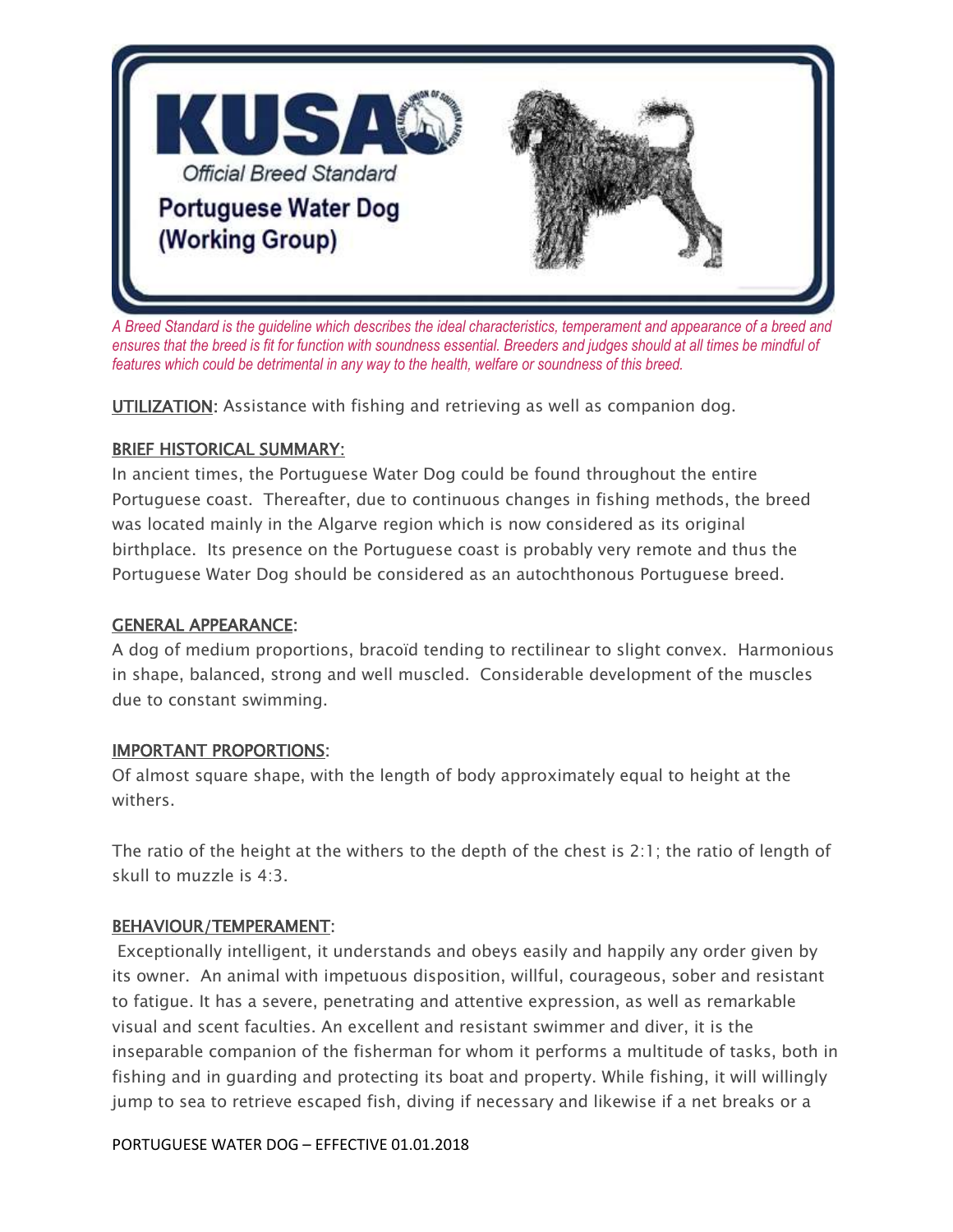cable becomes loose. It is also used as a liaison between boats and shore or vice-versa, even at great distances.

## HEAD:

Well proportioned, strong and broad. Parallel longitudinal axes of the skull and muzzle.

### CRANIAL REGION:

Skull: Seen in profile it is slightly longer than the muzzle (4:3). Its curvature is more accentuated at the back and the occipital protuberance is pronounced. Seen from the front the parietal bones are rounded with a slight depression in the middle; the front is slightly hollow, the frontal furrow extends to two thirds of the parietal bones and the superciliary arches are prominent.

Stop: Well defined and slightly behind the inner corners of the eyes.

## FACIAL REGION:

Nose: Wide, with well open and pigmented nostrils. Black in black, white and pied animals. In brown specimens the nose is the same colour as the coat, but never marbled. Muzzle: Straight, broader at the base than at the extremity.

Lips: Thick, especially in front. Commissure not prominent. Mucous membranes (palate, under the tongue and gums) deeply pigmented in black, deep brown in brown dogs. Jaws/Teeth: Strong, healthy teeth, not visible when mouth is closed. Strong and well developed canines. Scissor bite or pincer bite.

Eyes: Medium sized; noticeable and rounded in shape; set well apart and slightly slanted. The iris is black or brown and the lids are thin and black edged, brown in brown dogs. Unapparent conjunctive.

Ears: Set above the eye line, held against the head, slightly raised from the rear and heartshaped. Thin in texture, their extremity never reaches below the throat.

### NECK:

Straight, short, rounded, well muscled, well set and carried high; connecting to the body in an harmonious transition. Without ruff or dewlap.

## BODY:

Top line: Straight; level.

Withers: Wide and not prominent.

Back: Straight, short, broad and well muscled.

Loin: Short and well connected to the croup.

Croup: Well proportioned, slightly sloping with symmetrical and non apparent hip bones. Chest: Wide and deep. Its lower edge should reach the elbow. The ribs are long and well sprung, providing great respiratory capacity. Underline & belly: Gracefully shaped and reduced in volume.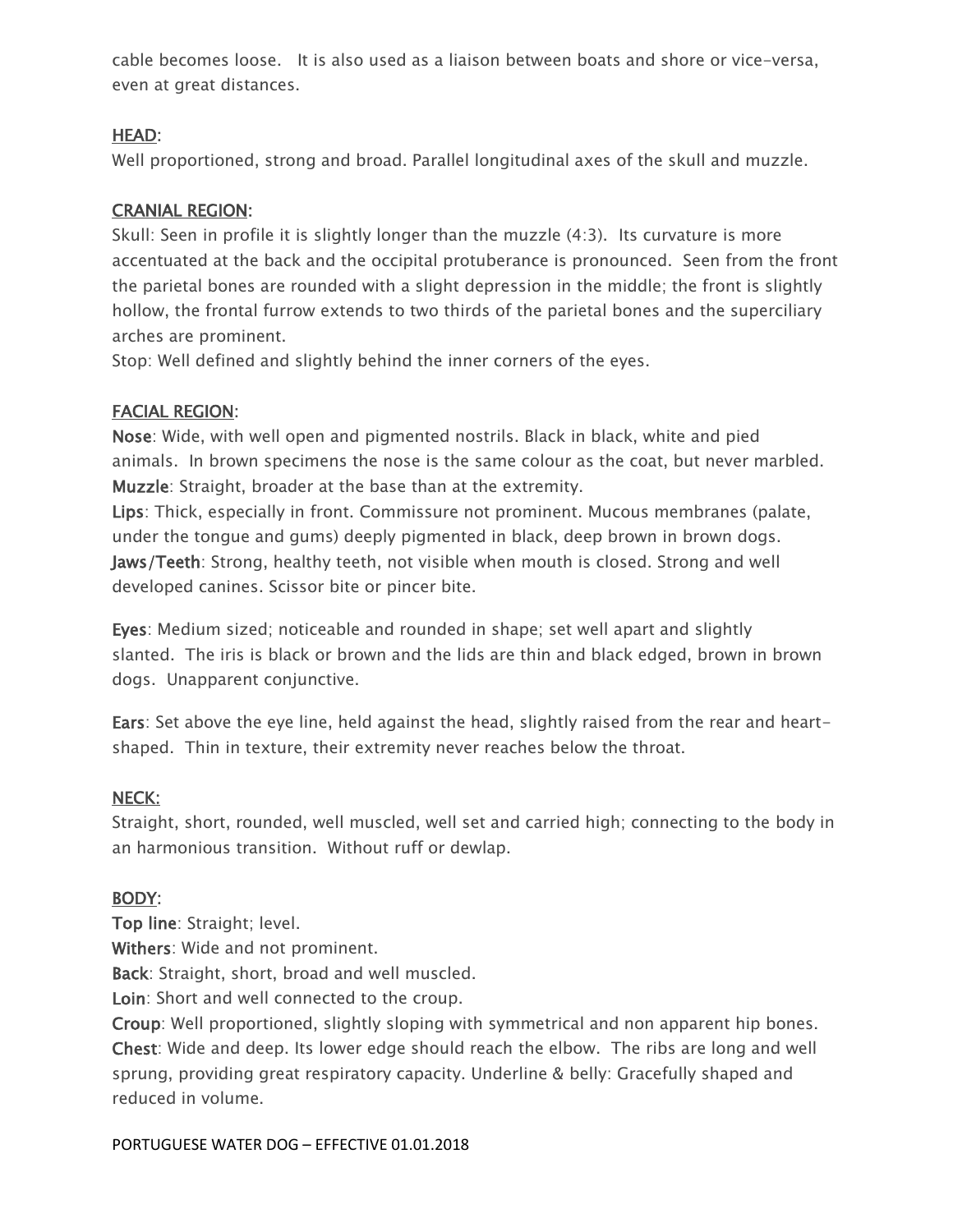# TAIL:

Natural, of medium set-on, thick at its base, tapering towards the end. Should not reach below the hock. When attentive curls in a ring, not reaching beyond the middle of the loin. It is a useful aid for swimming and diving.

## LIMBS

FOREQUARTERS: Strong and straight. Upright. Slightly sloping pasterns are admissible. Shoulder: Slanting in profile and transversely. Strong muscular development. Upper arm: Strong and medium in size. Parallel to the main body line.

Forearm: Long and strongly muscled.

Carpus (pastern joint): Strong bones, broader when seen from the front than from the side.

Metacarpus (pastern): Long and strong.

Forefeet: Rounded and flat with slightly arched toes of medium length. The webbing, extending over the whole length of the toes, is composed of limp tissue and covered with abundant and long hair. Black nails are preferred but, according to coat colour, may also be white, striped or brown. The nails do not reach the ground. Hard central pad and normal thickness in the other pads.

HINDQUARTERS: Upright and well muscled. Slightly sloping hocks are admissible. Buttock: Strong and well rounded.

Thigh: Strong and medium in length. Very well muscled. Stifle joint turned neither in nor out.

Second thigh: Long and very well muscled. Turned neither in nor out. Well slanting from front to back. All tendons and ligaments are strong.

Hock: Strong.

Metatarsus (rear pastern): Long. Without dewclaws.

Hind feet: Identical to the forefeet in all aspects.

## GAIT/MOVEMENT:

Easy movement with short steps at walk; light cadenced trot and energetic gallop.

## SKIN:

Thick, supple; not very tight; internal and external mucous membranes preferably pigmented.

## **COAT**

Hair: The whole body is abundantly covered with strong hair, with no undercoat. There are two varieties: one long and wavy and the other shorter and curly. The first is slightly shiny and woolly; the latter is dense, lustreless and forms compact cylindrical curls. Except for the underarms and groin the coat is even all over the skin. On the head it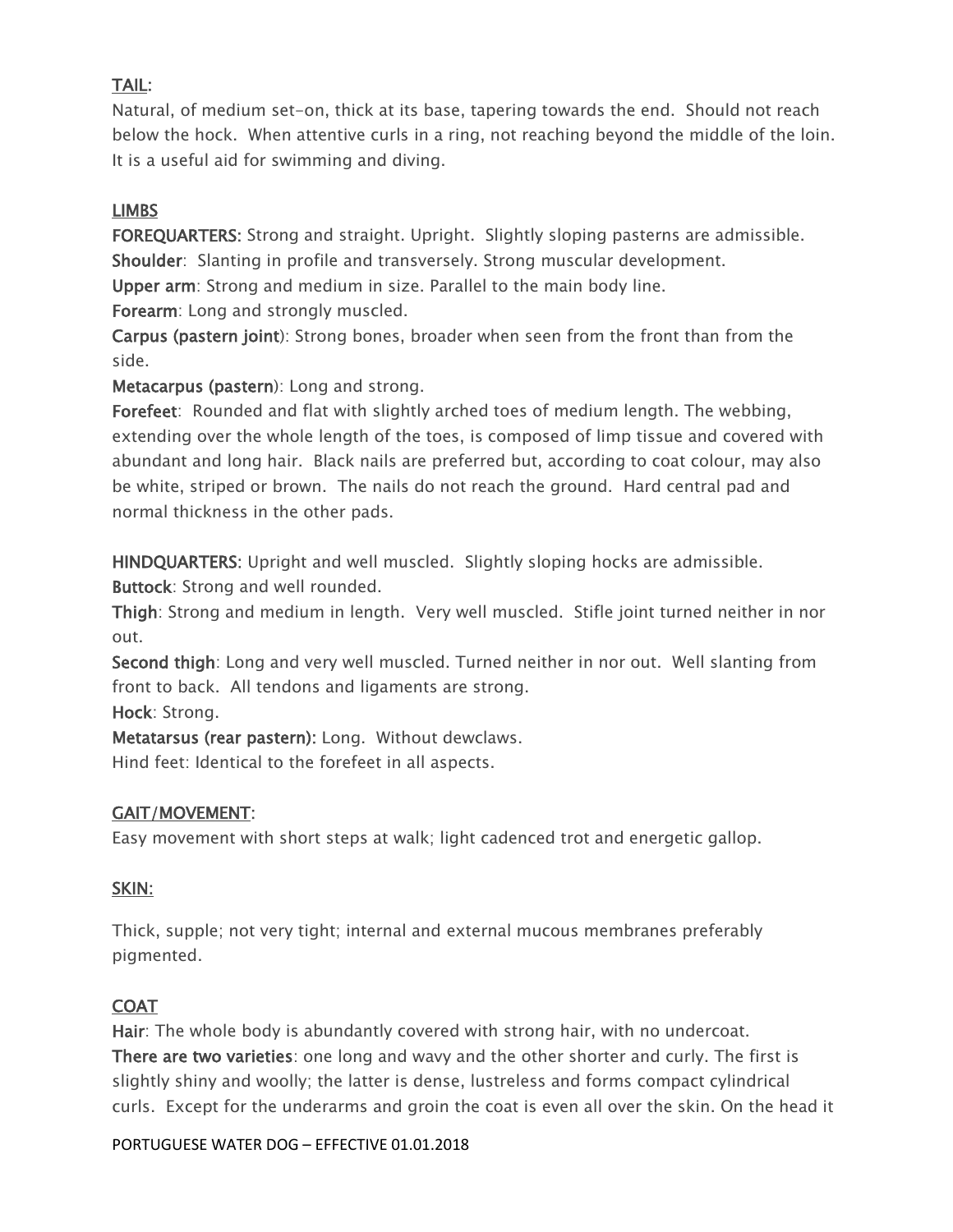forms a topknot of wavy hair in the long and wavy variety and of curly hair in the curly variety. The hair in the ears is longer in the long and wavy variety.

### COLOUR:

The coat is black or brown of various shades, or solid white. In black or brown coats, white is accepted in the following locations: muzzle, topknot, neck, forechest, belly, tip of tail and lower extremities of the limbs, below the elbows and hocks. The white coat must not be albino, consequently the nose, eyelids and inside of the mouth should be pigmented in black, and brown in brown dogs.

In this breed partial clipping of the coat, when it is too long, is typical. The hindquarters, the muzzle and part of the tail are clipped, leaving a plume of full length hair at the tip of the tail.

### HEIGHT AND WEIGHT:

Height at withers:

Males: 50 - 57 cm. Ideal height 54 cm. Females: 43 - 52 cm. Ideal height 46 cm.

Weight: Males: 19 - 25 kg. Females: 16 - 22 kg.

## FAULTS:

Any departure from the foregoing points should be considered a fault and the seriousness with which the fault should be regarded should be in exact proportion to its degree and its effect on the health and welfare of the dog.

### SEVERE FAULTS:

Head: Too long, narrow, flat or pointed. Muzzle: Too tapered or pointed. Eyes: Light, too protruding or too sunken. Ears: Incorrect set, too big, too short or folded. Tail: Heavy, dropped in action or raised perpendicularly.

### DISQUALIFYING FAULTS:

Aggressive or overly shy.

Any dog clearly showing physical or behavioural abnormalities shall be disqualified.

Size: Over-sized or under-sized

Jaws: Undershot or overshot. Eyes: Wall eye, uneven in shape or size.